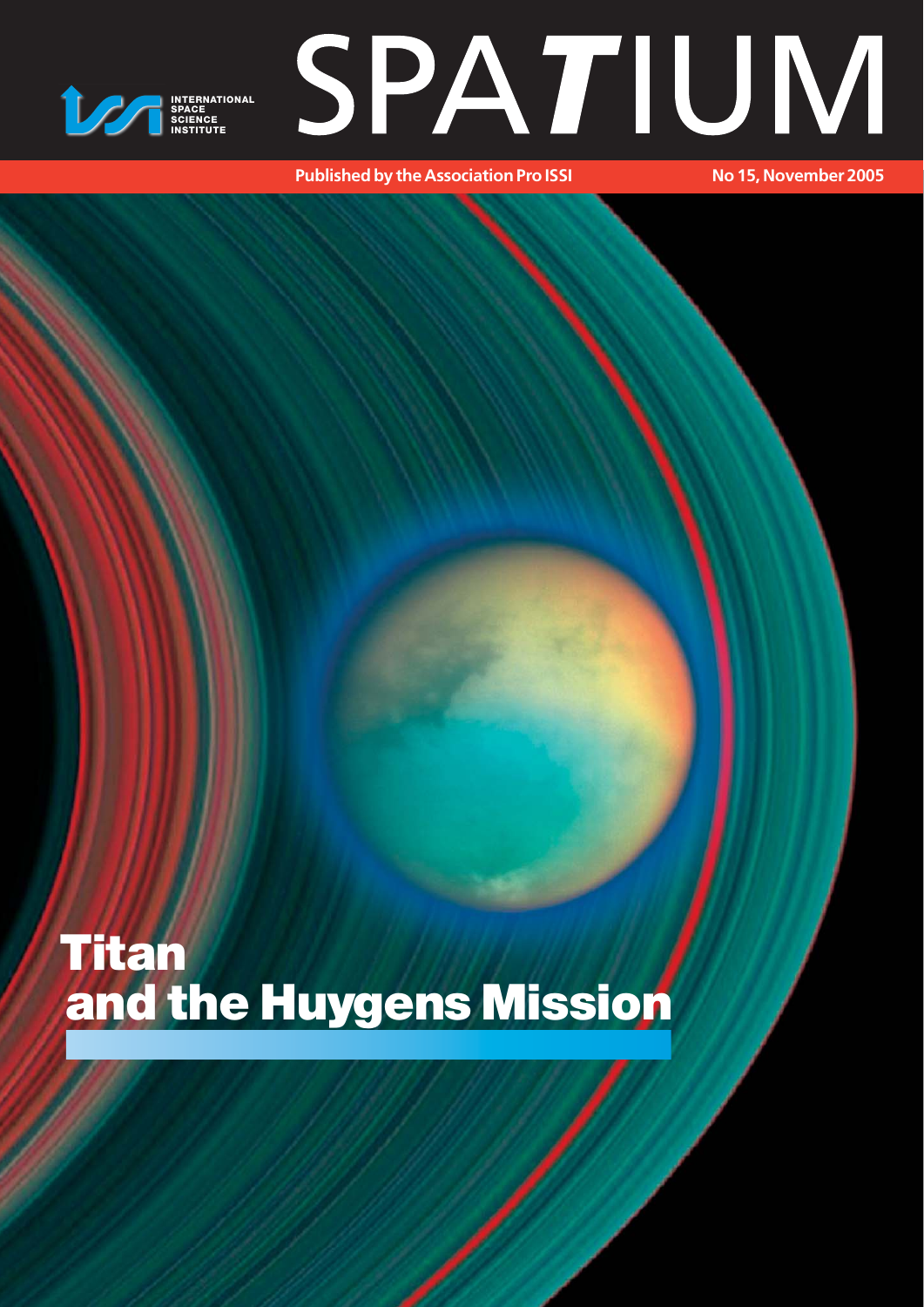## **Editorial**

The human eyes progressively lose power to accommodate when the phase of biological necessities is over. Seneca, himself plagued by the loss of vision, described the use of a globe of water helping to see the letters enlarged and hence more clearly. The Arab scientist Ibn al-Haitam is said to have proposed the use of solid transparent material of suitable shape to support the vision. European monks of the 13th century translated his oeuvre in Latin. Not required to fulfil biological, but rather in tellectual necessities, they were strongly interested in his ideas and in 1267 Roger Bacon, a Francis can friar of Oxford, showed, that small letters can be magnified by specially shaped pieces of crystals, from which his colleagues then made the first reading stones to be shifted carefully from one letter to the next.

This promising business opportunity was discovered by the glass blowers of Murano in the early<br>14<sup>th</sup> century, who were able to<br>fabricate the best material for eyeglasses. The new product successfully penetrated the market, but at the same time challenged crafts men all over Europe to grasp their share also. Of course, scientists became an important customer segment; they used the lenses not only for reading letters, but for additional purposes as well, be it for looking at objects very close or very far. It was Hans Lipper shey, a Dutch lens maker, who demonstrated the first refracting telescope in 1608 for military use. Galileo Galilei introduced the instrument in the science com-

munity: he constructed his first telescope in July 1609, and turned an improved instrument to the heavens in November. With this telescope, he observed the Moon and found the rings of Saturn. Isaac Newton improved his de sign by replacing the first lens by a mirror, to produce what is now called the Newtonian telescope. Due to technical limitations of the manufacturing process, increased magnification had to be achieved by increasing the focal length. While the Galilean telescope had a handy length of 2 m, the Dutch Christiaan Huygens half a century later came up with an astronomical telescope of 7 m. New meth ods for grinding and polishing glass allowed him to make a quan tum leap in telescope technology and to discover Titan, the largest

moon of Saturn in 1655. It is here that our story begins, the story of a marvellous space mis sion to land a probe on Titan. We are indebted to Professor Nicolas Thomas of the Physikalisches In stitut of the Universität Bern for his kind permission to present our readers herewith a revised version of his fascinating lecture on the ESA Huygens mission to Titan.

*Hansjörg Schlaepfer* Zürich, November 2005

#### *Impressum*

#### **SPATIUM** Published by the Association Pro ISSI twice a year



Association Pro ISSI Hallerstrasse 6, CH-3012 Bern Phone +41 (0)31 631 48 96 see www.issi.unibe.ch/pro-issi.html for the whole Spatium series

#### *President*

Prof. Heinrich Leutwyler, University of Bern *Publisher*

Dr. Hansjörg Schlaepfer, legenda schläpfer wort & bild, C H-8173 Neerach

#### *Layout*

Marcel Künzi, marketing · kommunikation, C H-8483 Kollbrunn *Printing* 

Schellenberg Druck AG C H-8330 Pfäffikon

#### Front cover

An artist's view of the moon Titan and the Saturnian ring system. (Credits: see figure 7)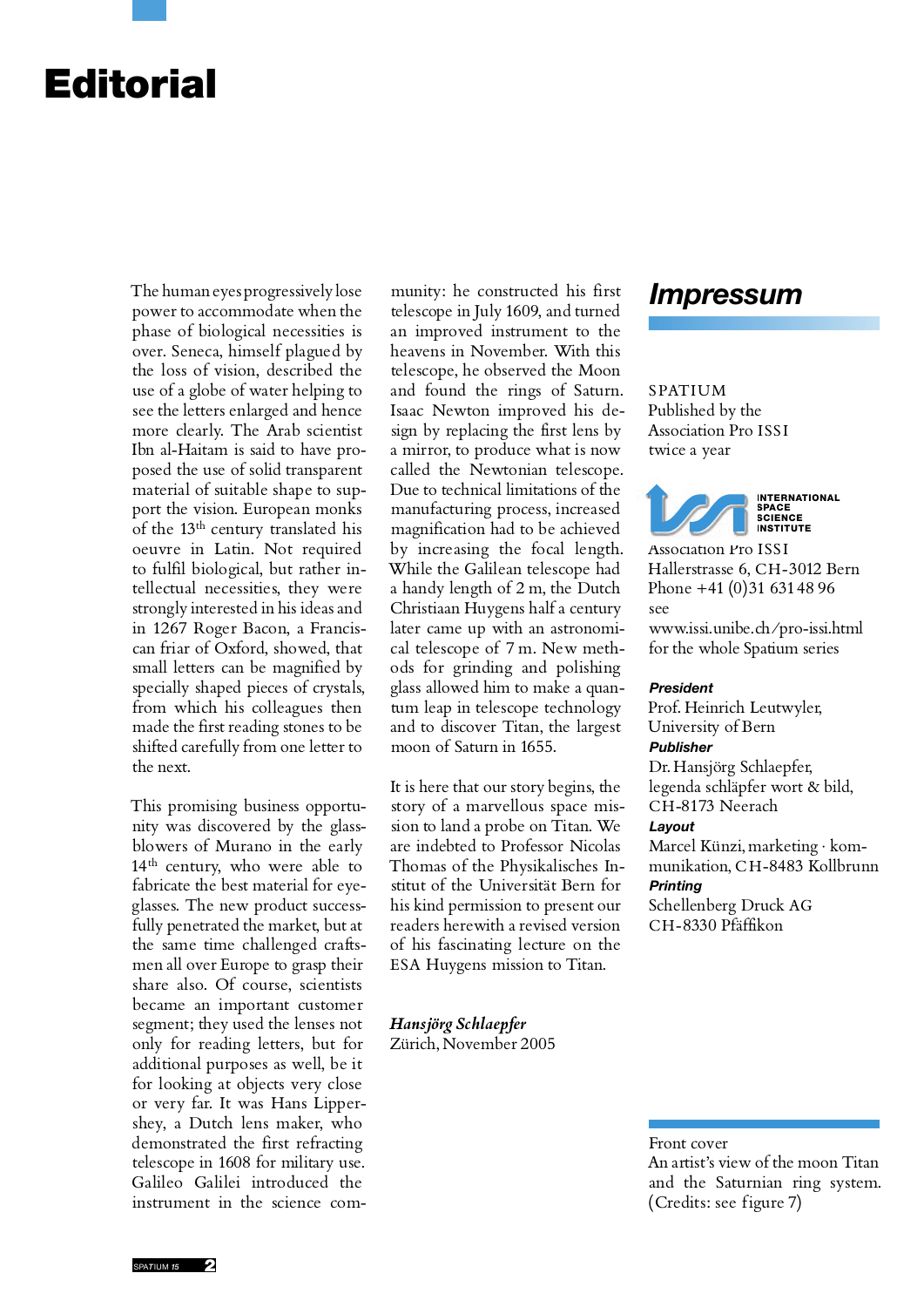## **Titan and the Huygens Mission<sup>1</sup>**

## *Introduction*

The fourteenth day of January 2005 was one of mankind's major milestones, which, like most milestones probably, passed unnoticed by the vast majority. On this day, at 11:30 UTC a spacecraft from planet Earth landed on the surface of Titan, after a journey of more than 3,000,000,000 km. There, the probe remained busy for its short lifetime of a mere seventy minutes before it fell into an eternal sleep. Why was Titan chosen from all the

numerous heavenly bodies popu lating our solar system? Titan, the largest moon of Saturn, was discovered by Christiaan Huygens <sup>2</sup> in 1655. In 1908, the Spanish as tronomer Comas Sola stipulated that Titan must have an atmo sphere, which was an outstanding finding as no other moon of the solar system is covered by a gase ous shell. It was in 1944, when the<br>Dutch Gerard Kuiper<sup>3</sup> detected the 6,190 Å methane absorption line in Titan's atmosphere. This again was a revolutionary result: at least on Earth, methane is as sociated with biological activity. In the fifties, much was hypoth esized about the evolution of life on Earth. These discussions challenged the American student, Stanley Miller in 1953 to execute a simple experiment: he put some water in a large laboratory bot tle, added methane and nitrogen which were thought to be the main constituents of the primor dial Earth atmosphere before life developed. He simulated the ef fects of the Sun by ultraviolet ra diation and lightning by means of electrical discharges in the bottle and then went quietly to dinner. During the whole night, his ex periment was running. When he came back the next morning, he found the gas mixed with a stun ning wealth of complex organic molecules including amino acids, the very building blocks of life.<br>Was that the key to understanding the evolution of life on Earth?<br>Thirty years later, the two US

spacecraft Voyager 1 and 2 were underway to probe the outer solar system4 and passed by Saturn and Titan. They not only confirmed the presence of methane but also of many heavier organic molecules.

These were the results that prompted the European scientific community in the early eighties to propose to ESA a space mission to Titan. However, landing on a moon in the outer solar system is not a Sunday morning's walk: the distances are enormous: while

the Earth circles the Sun at a ra dius of approximately 150 million km, the diameter of the Saturn orbit measures roughly 1.5 billion km making a journey to Saturn a lengthy endeavour. ESA therefore joined forces with the US space agency NASA and planned a mission to Saturn called Cassini<sup>5</sup>, in honour of the discoverer of the Saturnian ring system. An interagency agreement was concluded whereby NASA was to provide the launch and the mother ship Cassini, on which the ESA Titan probe Huygens was attached to ride to Saturn. In addition, Cassini was to act as relay station for the Huygens radio signals over its entire mission duration. The present issue of Spatium is de-

voted to this outstanding mission and to the scientific results gained so far.



*bled the Dutch scientist Christiaan Huygens* to discover Titan in 1655.

<sup>&</sup>lt;sup>1</sup> Lecture by Prof. Nicolas Thomas for Pro ISSI on 22 March 2005  $^2$  Christiaan Huygens, 1629–1695, Dutch scientist  $^3$  Gerard Kuiper, 1905–1973, Dutch-American astronomer

It is interesting to note, that both these spacecraft launched in 1977 are still functioning: they have left now the outer limits of the solar system and continue to send<br>back information from distances of 94 AU (14 billion km) for Voyager 1 and 75 AU<br>(11 billion km) for Voyager 2.<br>bled the Dutch scientist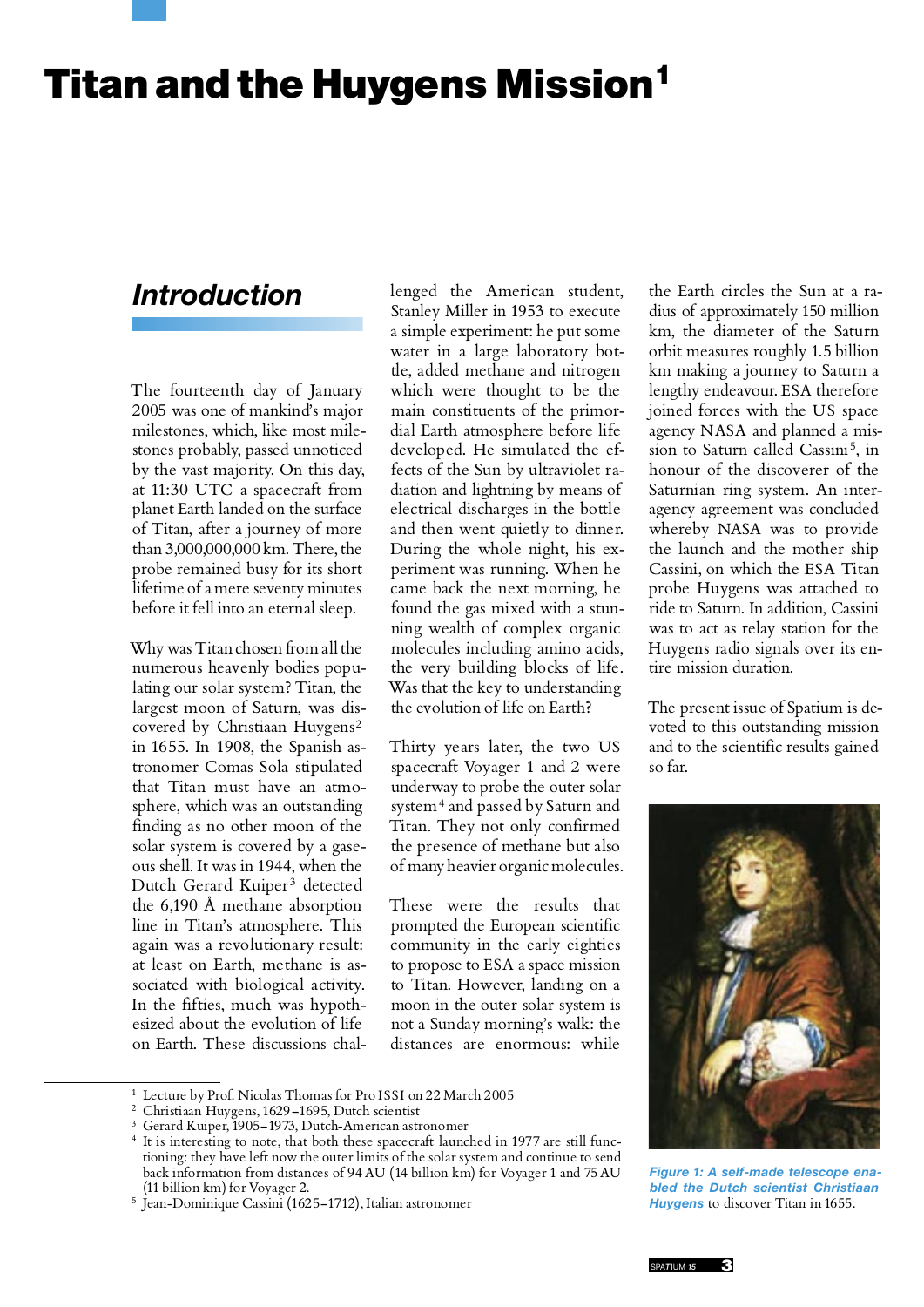## *Titan, the Mysterious Moon*

Saturn's giant moon Titan **(figure 2)** is the second largest in the solar system, larger than planet Mer-

cury, and the only planetary body, other than the Earth, to have a substantial nitrogen-based atmo sphere. Many exotic chemical re actions, driven by solar radiation and the high energy particles of Saturn's magnetosphere, result in an atmosphere with primitive or ganic compounds, which eventu ally rain down onto the surface.



Figure 2: A close-up view of Titan recorded as the Cassini spacecraft approached its first close fly-by of Saturn's smog-shrouded moon on 26 October 2004. Here, red and green colors represent specific infrared wavelengths red band. Ultraviolet data showing the extensive upper atmosphere and haze layers are seen as blue. Sprawling across the 5,000 km wide moon, the bright continent sized feature known as Xanadu Regio is near picture center, bordered at the left by contrasting dark terrain. (Credits: Cassini Imaging Team, SSI, JPL, ESA, NASA)

What makes Titan so fascinating is that many processes that occur on the Earth are thought to have analogues on Titan albeit at much colder temperatures as it is ten times farther away from the Sun. These processes include not only chemical reactions, but also weather including rain, erosion by winds and liquids, a greenhouse effect and possibly volcanism. Ti tan's key parameters are compared to those of the Earth in the table on page 5.

On Earth, the water cycle drives many important phenomena: it condenses to form clouds in the atmosphere, rains down to the surface to cause fluvial erosions from the bedrock creating surface structures like rivers with com plex tributary systems. On Titan, it is too cold for water to exist in liquid form, but methane plays a similar role there. While, how ever, the water cycle on Earth is closed, this is not the case with the methane cycle on Titan: photons of the solar irradiation and the energy electrons from the Saturnian radiation belt dissoci ate the methane molecule leav ing a CH<sub>3</sub> or CH<sub>2</sub> radical, which quickly reacts to ethane, ethylene and so forth. It is estimated that within a mere 10 million years, the equivalent of the complete atmospheric content of methane is destroyed by these mechanisms, which raises the question regard ing the fresh supply of methane.<br>On Earth, it is life which refreshes<br>the methane reservoir, as methane<br>is a by-product of the metabolism<br>of many organisms. But all known<br>forms of life require the presence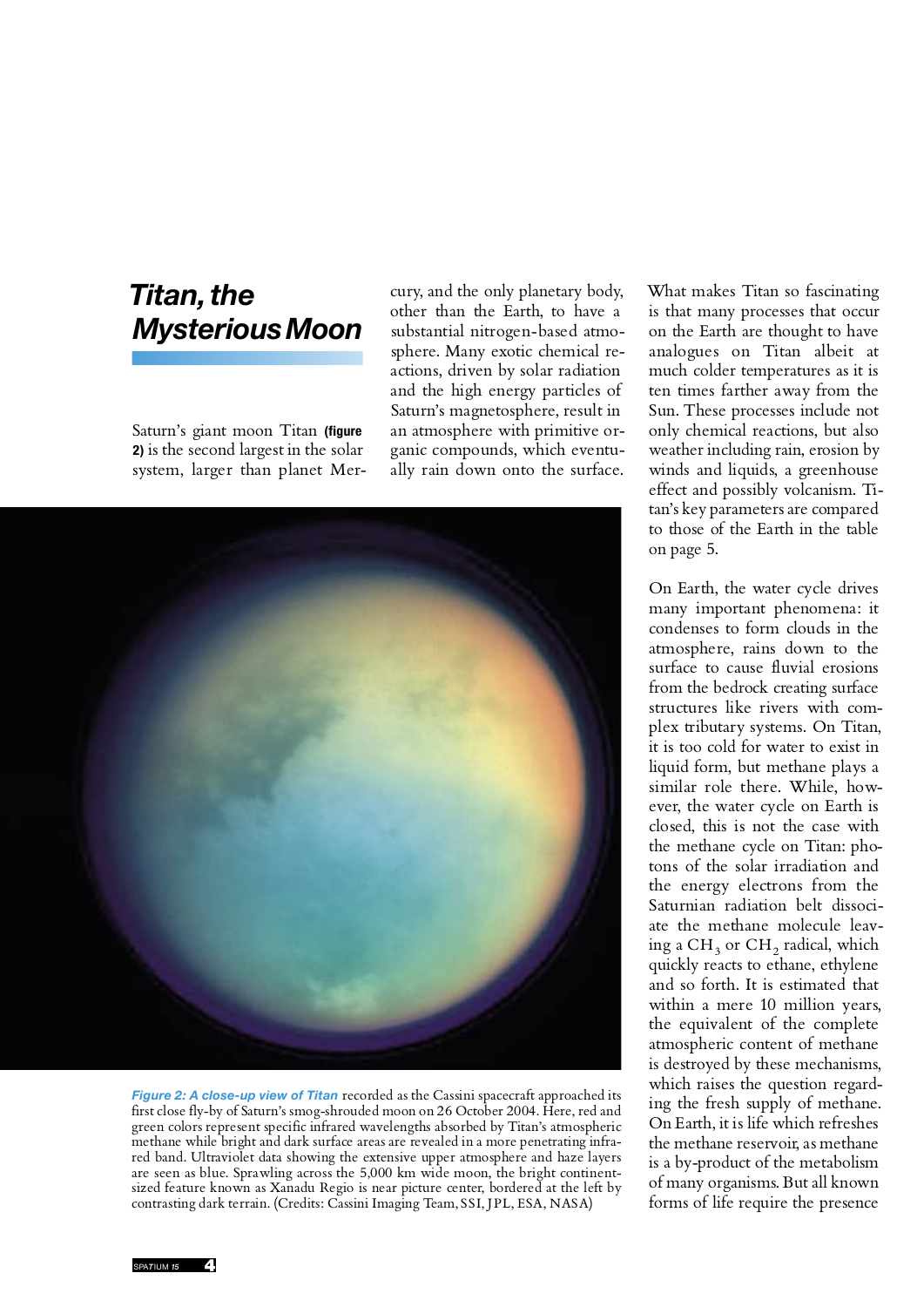| <b>Earth</b>           | <b>Titan</b>                                                                                                                                                     |
|------------------------|------------------------------------------------------------------------------------------------------------------------------------------------------------------|
|                        |                                                                                                                                                                  |
|                        |                                                                                                                                                                  |
| 1 bar                  | 1.5 <sub>bar</sub>                                                                                                                                               |
|                        | 300 km                                                                                                                                                           |
| H <sub>2</sub> O       | CH <sub>4</sub>                                                                                                                                                  |
| 6,371 km               | 2,575 km                                                                                                                                                         |
| $23.5^\circ$           | $26.7^\circ$                                                                                                                                                     |
| 1 AU                   | 9.5 AU                                                                                                                                                           |
| 1,368 W/m <sup>2</sup> | 15 W/m <sup>2</sup>                                                                                                                                              |
|                        | Atmospheric composition<br>78% N <sub>2</sub> , 21% O <sub>2</sub> , <1% H <sub>2</sub> O 98% N <sub>2</sub> , 2% CH <sub>4</sub><br>Atmospheric thickness 50 km |

dry cold atmosphere causes a 300 km thick layer of smog to build up, which is the result of complex chemical interactions between the atmospheric hydrocarbons driven by the sunlight and the high en ergy particles of Saturn's radiation belt.

#### *The Objectives for the Huygens Mission*

Based on the knowledge of Titan in the late eighties, the goals for the Huygens mission were set at understanding the complex pro cesses shaping this distant celestial body, which in many respects mirror those on our home planet Earth especially during its pre biotic phase. The main areas of scientific interest were:

of liquid water which can not exist on the frosty Titan: the source of fresh methane remains one of the many secrets which Titan continues to keep even after the intense probing by Huygens and Cassini.

#### *The Interior*

The Voyager 1 and 2 spacecraft first determined the average den sity of Titan by measuring the radius and the mass derived from the gravitational pull ex perienced by the spacecraft. The result was  $1,881 \text{ kg} \cdot \text{m}^{-3}$ , which corresponds to roughly 30% of the density of the Earth. No mag netic field was detected suggesting that no molten iron core is present.

#### *The Surface*

The handful of Voyager images of Titan revealed little, as they were unable to penetrate Titan's thick atmosphere. The Hubble Space Telescope acquired a series of in frared images in the 1990's show ing some patterns on the moon's surface, but it was not clear, whether these indicated solid continents in oceans of liquid meth ane or whether the surface was entirely solid.

#### *The Atmosphere*

The most intriguing feature of Titan is the thick atmosphere completely hiding the surface in the visible spectrum. The moon's

abundance of atmospheric constituents; isotope ratios for abundant elements; scenarios of for mation and evolution of Titan and its atmosphere

vertical and horizontal distributions of trace gases; range of complex organic molecules; energy sources for atmospheric chemistry; photo-chemistry of the stratosphere; formation and composi-

tion of aerosols winds and global temperatures; cloud physics, general circulation and seasonal effects in Titan's atmosphere; search for lightning discharges

physical state, topography and composition of the surface; internal structure of the moon

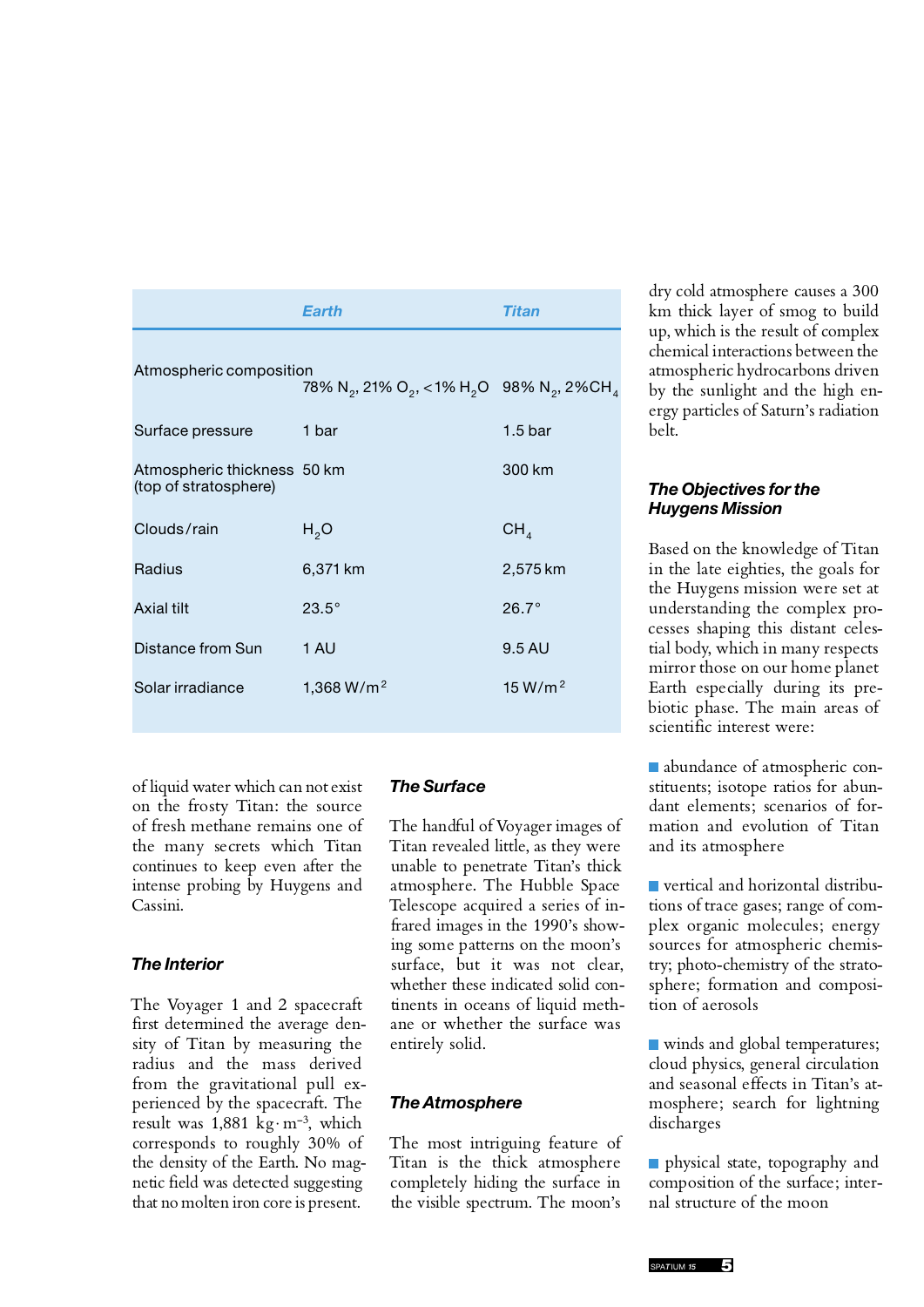## *The Cassini-Huygens Mission*

uncertainties about the physical parameters governing descent and landing on Titan were so great that the mission planners faced a whole host of challenges:

#### *The Challenges*

Space science missions have al ways been attractive as they push available technologies to achieve performance never reached be fore. The Cassini-Huygens mis sion is no exception. The distanc es involved are enormous and the

*Orbit:* Saturn orbits the Sun at approximately 10 Astronomical Units (AU), i.e. at about 1.5 bil-<br>lion km. To reach such a distant target in a reasonable time frame,<br>advanced celestial mechanics are<br>to be used as present day launchers are not able to provide a 5,600

kg spacecraft with the required thrust. The trajectory included four swing-bys, one of the Earth, two of Venus and the last of Jupiter, see **figure 3.** A swing-by is a ma noeuvre, whereby the spacecraft passes near a planet. When the spacecraft enters the gravitational field of the planet, it is acceler ated; when it leaves the planet, it is decelerated again. As seen from the planet, there is no exchange of energy, but in the Sun's inertial system, the spacecraft gains some additional speed at the expense of the planet's motion. As its mass is many times larger than the



*Figure 3: The complex trajectory of Cassini-Huygens* in a simplified form: Launch was on 15 October 1997. The first swing by occurred at Venus on 26 April 1998, the second on 26 April 1998, while the Earth swing-by was on 18 August 1999. After this phase the Cassini-Huygens spacecraft left the terrestrial planets and headed towards the giant planet Jupiter, which it passed on 30 December 2000 to arrive at Saturn on 1 July 2004.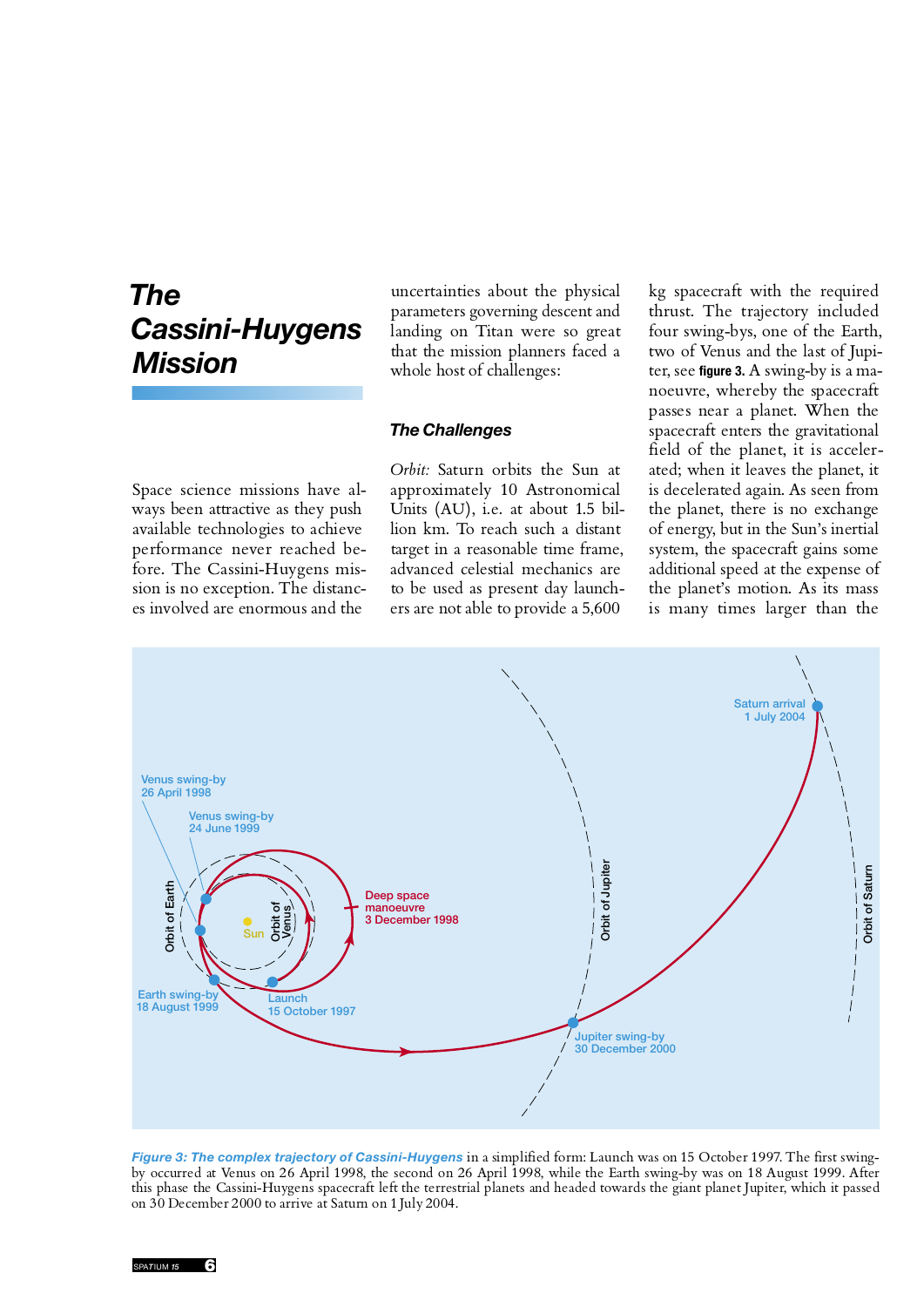spacecraft's mass, the net change of speed of the planet can be neg lected, while the increase of the spacecraft's speed is essential for the mission.

*Mission duration:* Notwithstanding the complex trajectory, the flight time to Saturn amounted to seven years. In addition, Cassini is scheduled to explore the Saturnian system for another four years, which brings the mission duration to 11 years. During this time frame the spacecraft requires electrical power to keep the thermal control system active, the electronics running, the scientific instruments working when needed, the tele communication system operation al to generate the radio signals carrying data back to Earth and to receive the commands from ground control. On an Earth-like orbit, the electrical energy is gen erated by solar cells converting the sunlight into electrical cur rent. At Saturn's distance from the Sun, the solar irradiation is a mere one percent of its value around the Earth, which makes solar en ergy generators unfeasible. More attractive, but also much more complex, is the energy generation from the heat of the decay of plutonium dioxide radioisotopes. Three thermoelectric generators provide Cassini with 300 W at the beginning of the mission in 1998 and 210 W in 2009.

Of course, the Earth swing-by on 18 August 1999 caused major con cerns in the public as the plutoni um could have caused radioactive pollution if the spacecraft would have entered the Earth's atmo-

sphere. However, the orbit parameters were extremely well-known, so there was never any danger.

*Mission control:* Radio signals, al though propagating with the speed of light of 300,000 km·s<sup>-1</sup>, require over eighty minutes to reaching the Saturnian system. Any real time mission control activity is therefore not possible. If the spacecraft were to experience an immediate problem any neces sary corrective commands would reach the spacecraft at least 2.5 hours after the critical situation occurred. All the mission sequence steps including the entire land ing sequence had to be executed in a fully automatic mode. With today's technology this would pose no major problem under the known parameters of the Earth. On Titan, however, where no probe had ever been before, this was an extraordinary challenge to be met with technologies available in the early nineties.

Ultimately, the successful landing of Huygens on Titan has demon strated that the assumptions of the scientists were very accurate and the performance of the spacecraft as designed by the engineers was practically nominal: after a flight time of seven years landing oc curred a mere 14 minutes later than expected. The separation speed of Huygens away from Cassini as well as its spin rate were exactly in the middle of the al lowed tolerance. The Huygens probe was operational for 70 min utes after landing, much more than the initially expected two or three minutes. Unfortunately

though, some information was lost, due to a command error on one of two redundant data channels linking Huygens with Cassini. But finally, taking into account all the challenges met, the mission has been an outstanding success, not only on technical and scientific grounds, but also regarding the successful co-operation between the two space agencies ESA and NASA, with their radically different corporate cultures.

#### *The Technical Solutions*

#### *The Huygens Spacecraft*

The Cassini-Huygens spacecraft **(figure 4)** was one of the largest, heaviest and most complex interplanetary vehicles ever built. The main body of the Cassini orbiter consisted of a cylindrical stack with a lower equipment module, a propulsion module and an upper equipment module. It was topped by the fixed, four-meter diameter high-gain antenna securing the link to the Earth. Cassini was equipped with a suite of instruments, cameras and other remote sensing instru ments. The Huygens probe was mounted on the side of the Cassini spacecraft from where it was jettisoned by the spin and eject device. The Huygens probe's structural

system consisted of several sub units: the central experiment platform contained the six scientific experiments. The front shield protected the instruments dur ing entry in the atmosphere and slowed the spacecraft as it entered the atmosphere at supersonic speed.

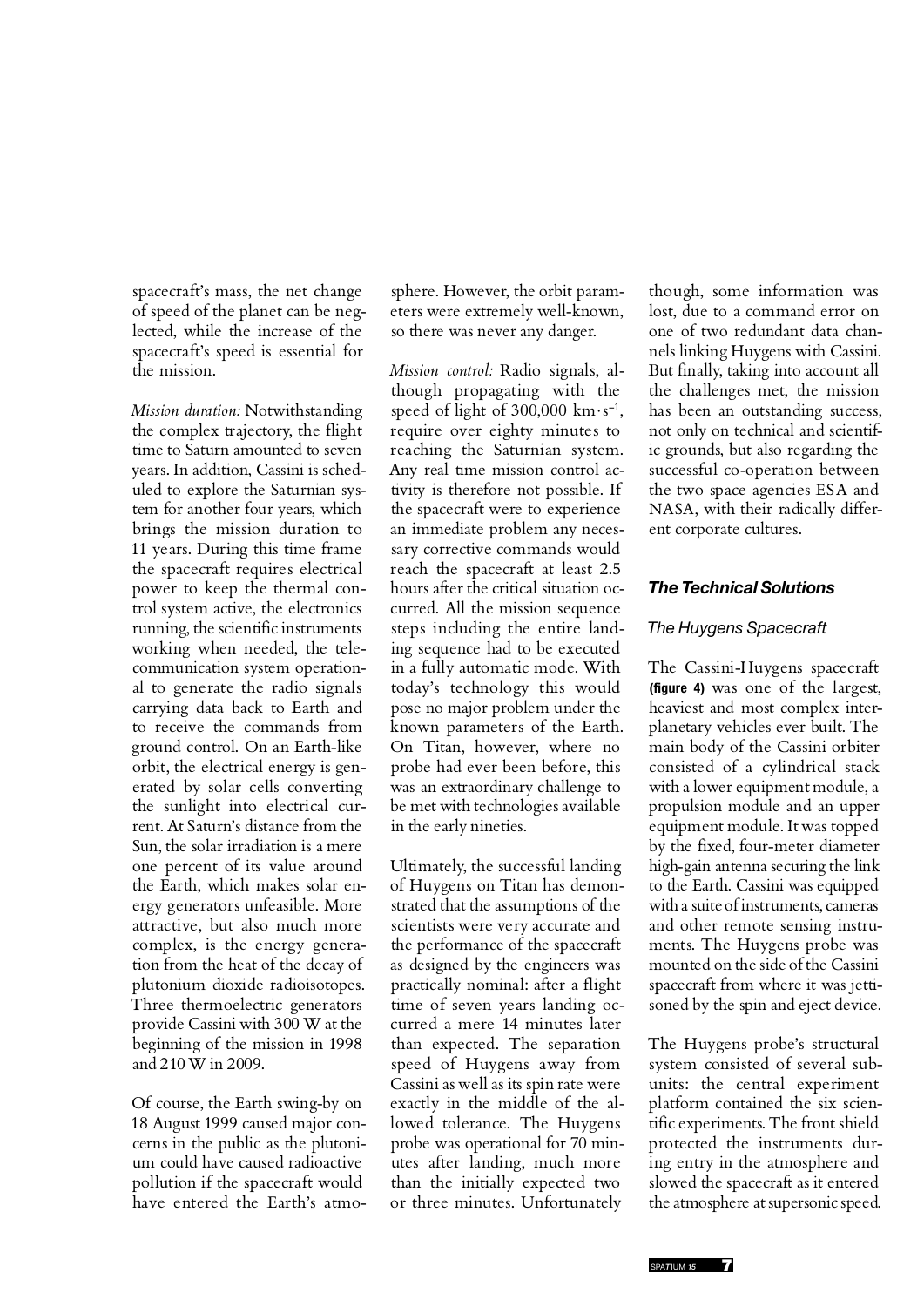

*Figure 4: The Huygens probe* (centre) is mated to the large body of the Cassini spacecraft. (Credits: NASA)

The specific shape of the front shield together with the axial spin assured stability during the entry phase. Aerodynamic friction at this time heated the protective tiles of the front shield to 1,200 ºC and radio contact to Cassini was lost. On top of the experiment platform a secondary platform with additional instruments was mounted. The after cone con nected the experiment platforms to the back cover, which itself was

linked to Cassini via the circular spin and eject device. This mecha nism provided Huygens a spin rate of 7.5 revolutions per minute and an axial velocity of 0.35 metres per second.

It is interesting to be noted here, that the Swiss space industry con tributed major subsystems to the Huygens probe: the front shield and the spin and eject device were developed and built by Contraves Space of Zurich, while the back cover was built by APCO Tech nologies of Vevey **(figure 5).**

The temperature control system was responsible for maintaining the temperature of the spacecraft with in the specified range. The com plex trajectory to Saturn exposed the spacecraft to extreme variations in its thermal environment: in the vicinity of Venus, the solar heating is nearly three times greater than near the Earth and the probe's elec tronics and instruments required active cooling. On the other hand at Saturn, solar irradiance is hun dred times less, which required the probe's heaters to be turned on. The Huygens telecommunication system provided the link between the probe and Cassini after separation until the end of the Huygens mission. As Huygens could not carry a high gain antenna allowing direct contact with ground control due to mass constraints, Cassini acted as a relay station to send the Huygens data back to Earth. The Huygens payload consisted of six complex instruments address-

ing many scientific questions:

**The Huygens Atmospheric** Structure Instrument HASI was a multi-sensor package designed to measure the physical properties of Titan's atmosphere such as tem perature, pressure, turbulence and atmospheric conductivity. In addition, it searched for lightning. The sensors consisted of a 3-axis accel erometer, a temperature sensor, a multi-range pressure sensor, a microphone, and an electric field sensor array.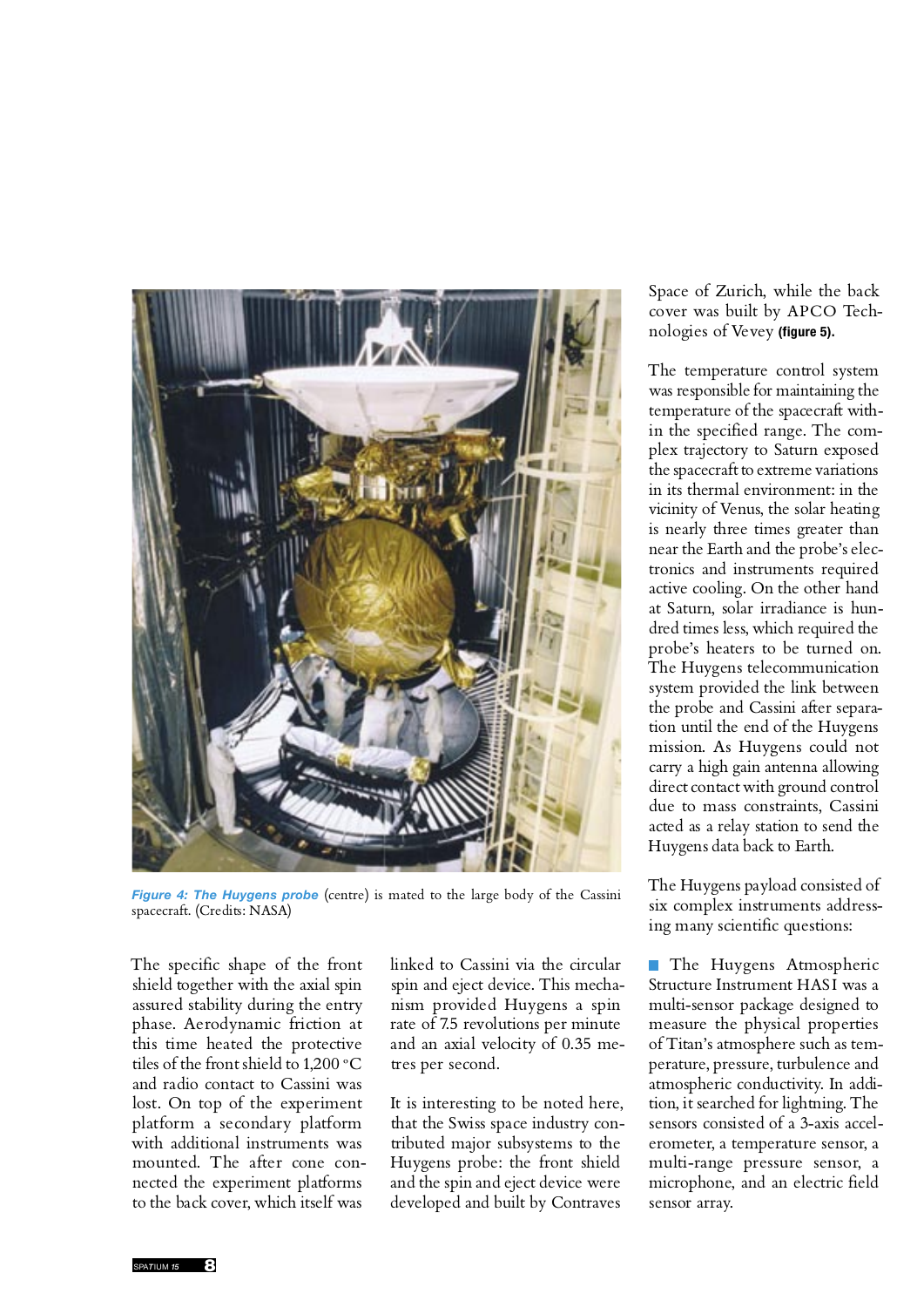

Figure 5: Installation of the Multi-Layer Insulation (MLI) blankets on Huygens' front shield and back cover. The intense aerodynamic heating during entry rapidly vaporised the MLI, and the 20 mm thick sponge-textured brown

**The Gas Chromatograph and** Mass Spectrometer GCMS measured the chemical composition of Titan's atmosphere from 170 km altitude down to the surface. It determined the isotope ratios of the major gaseous constituents. GCMS also analysed the gas samples from the Aerosol Collector Pyrolyser (ACP) and investigated the composition of several candidate surface materials.

■ The Aerosol Collector and Pyrolyser ACP deployed a filter out in front of the probe to sample the aerosols during the descent and prepared the collected mat ter (by evaporation, pyrolysis and gas product transfer) for analysis by the Gas Chromatograph/ Mass

Chromatograph (GCMS). Two samples were collected: one from the top of the descent down to the tropopause (160–40 km) and the second sample in the cloud layer (23–17 km). At the end of each collection period, the filter was retracted into a pyrolysis furnace, where the effluent from the cap tured aerosols was analysed, first at ambient temperature (about 0 ºC), subsequently heated to 250 ºC and then to 600 ºC in order to conduct a step-wise pyrolysis. The pyrolysed products were flushed into GCMS for ana-

lysis. The Doppler Wind Experiment DWE was a high-precision tracking investigation to determine

wind direction and magnitudes in Titan's atmosphere. DWE measured the Doppler shift of the probe relay link signal from the Huygens probe to the Cassini or biter. The DWE-proper hardware consisted of two ultra-stable oscillators, one on the probe and one on the orbiter. A height profile of wind velocity should have been derived from the residual Doppler shift of Huygens radio relay signal as received by Cassini. Unfortu nately all these data were lost due to a command error on one of the two communication channels be-

tween Huygens and Cassini.<br>**The Surface Science Package** SSP was a suite of sensors for determining the physical properties of the surface at the impact site, and for providing information on the composition of the surface material. The instrument included a force transducer for measuring the impact deceleration and sensors to measure the refraction index, temperature and thermal conductivity of the surface material. It included an acoustic sounder for sounding the atmosphere's bottom layer and the surface's physical properties before impact. If the probe would have landed in a liquid, the sounder was to be used to probe the liquid depth. A tilt sensor was included to indicate the probe's attitude after impact.

■ The Descent Imager and Spectral Radiometer DISR was the optical remote sensing instrument aboard Huygens. It included a set of upward and downward looking photometers, visible and IR spec trometers, a solar aureole sensor,

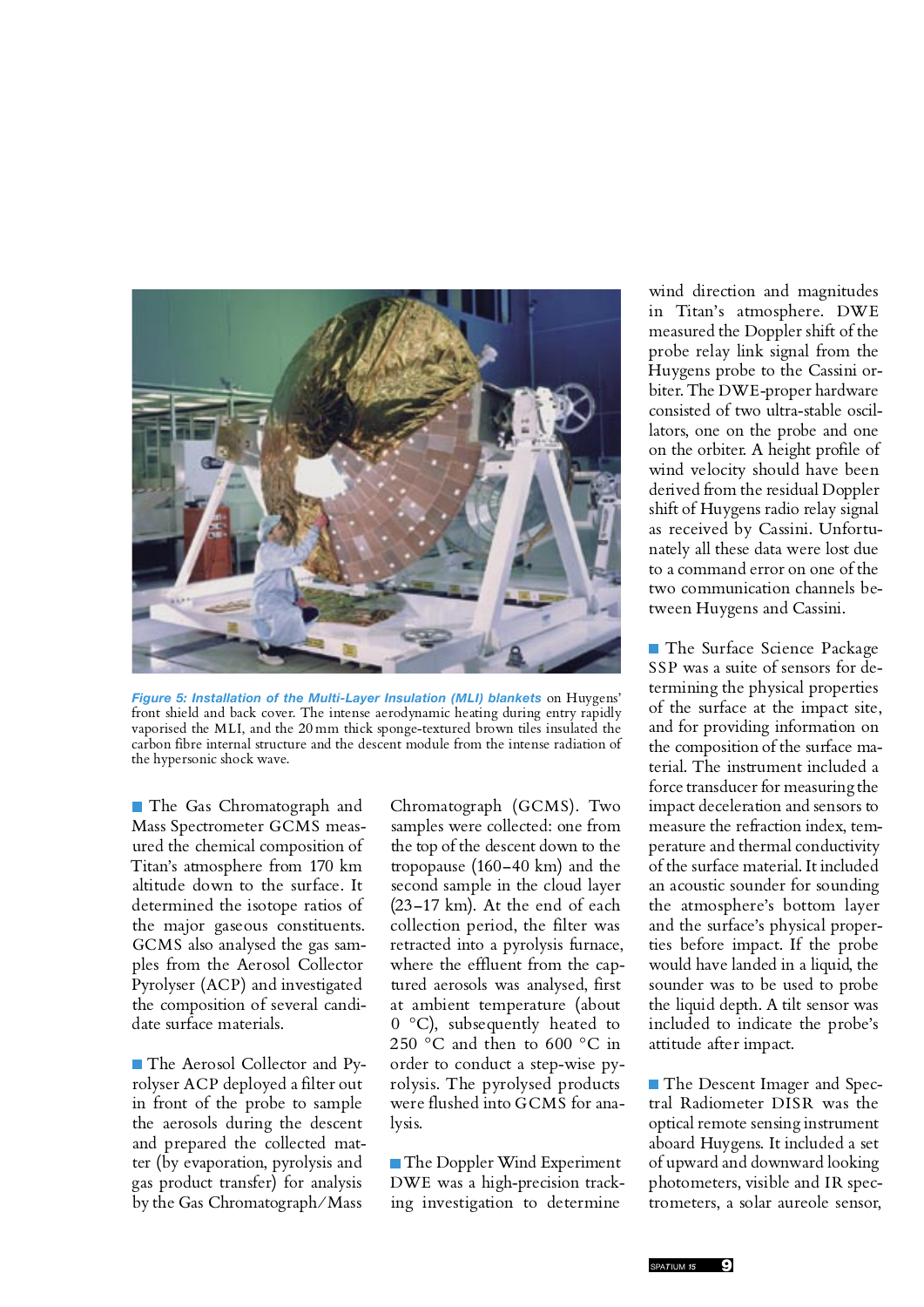

Figure 6: A demanding mission like Huygens-Cassini was of course planned to gather as much information en route to its destination. This image shows Phoebe, one of Saturn's many moons taken by Cassini during its close enco

a side-looking imager and two down-looking imagers: a medium resolution and a high-resolution imager. There was also a Sun sen sor that measured the spin rate. DISR spectral sensitivity covered the range of  $0.3$  to  $1.7 \mu m$ , i.e. the visible and the near-infrared wavelengths.

#### *The Trajectory*

Launch took place on 15 Octo ber 1997 from Cape Canaveral in Florida by means of a Titan IV- B/Centaur launcher. After 143 s, the spacecraft detached from the launcher at a speed of 7,000 km·h<sup>-1</sup>. 40 minutes later, the spacecraft established the first radio contact with NASA's Deep Space Network tracking complex

near Canberra, Australia. The launcher boosted the spacecraft into a Venus–Venus–Earth–Jupiter swing-by trajectory toward its final destination of Saturn, **see figure 3.**

After the long interplanetary cruise, Cassini made its first meas urement in the Saturn system with a close fly-by of Phoebe on 11 June 2004, see **figure 6.** Phoebe is a small moon with a diameter of only 220 kilometres. Its inclined and retrograde orbit around Sat urn suggests that it may have been a Kuiper belt object captured by the Saturn gravity field. Following the fly-by, a trajectory correction manoeuvre was made on 16 June 2004 to place the Cassini-Huy gens spacecraft on a precise inter cept course with Saturn. On 1 July

2004 Cassini arrived at Saturn and performed a major engine burn to bring it into orbit. One day after, Cassini had a first, albeit distant, encounter with Titan (339,000 km) which provided the first op portunity to study the moon's South polar region with its radar. The spacecraft crossed through

the large gap between the F ring and G ring, **see figure 7.** For this phase, the spacecraft oriented its high gain antenna forward to use it as a shield against the incoming dust particles in the ring plane. The main engine burn began shortly after it crossed above the ring plane on 1 July 2004 at 01:12 UTC and ended 97 minutes later in order to slow down the space craft sufficiently to be captured by Saturn's gravity field. Cassini- Huygens' closest approach to Saturn occurred during this burn; its distance from Saturn was then a mere 20,000 km, only  $\frac{1}{6}$  of its diameter.<br>Cassini made its first close Titan

encounter on 26 October 2004 at a distance of 1,200 km, i.e.  $\frac{1}{4}$ of the moon's diameter. A second close encounter followed on 13 December 2004. This trajectory, if uncorrected, would have led to a subsequent fly-by at an altitude of about 4,600 km. A targeting ma noeuvre was required, therefore, to achieve the desired intercept course for the Huygens probe. Once released there was no way to change its trajectory. This manoeuvre was executed on 17 December 2004 and placed Cassini-Huygens on a direct impact trajectory with Titan.

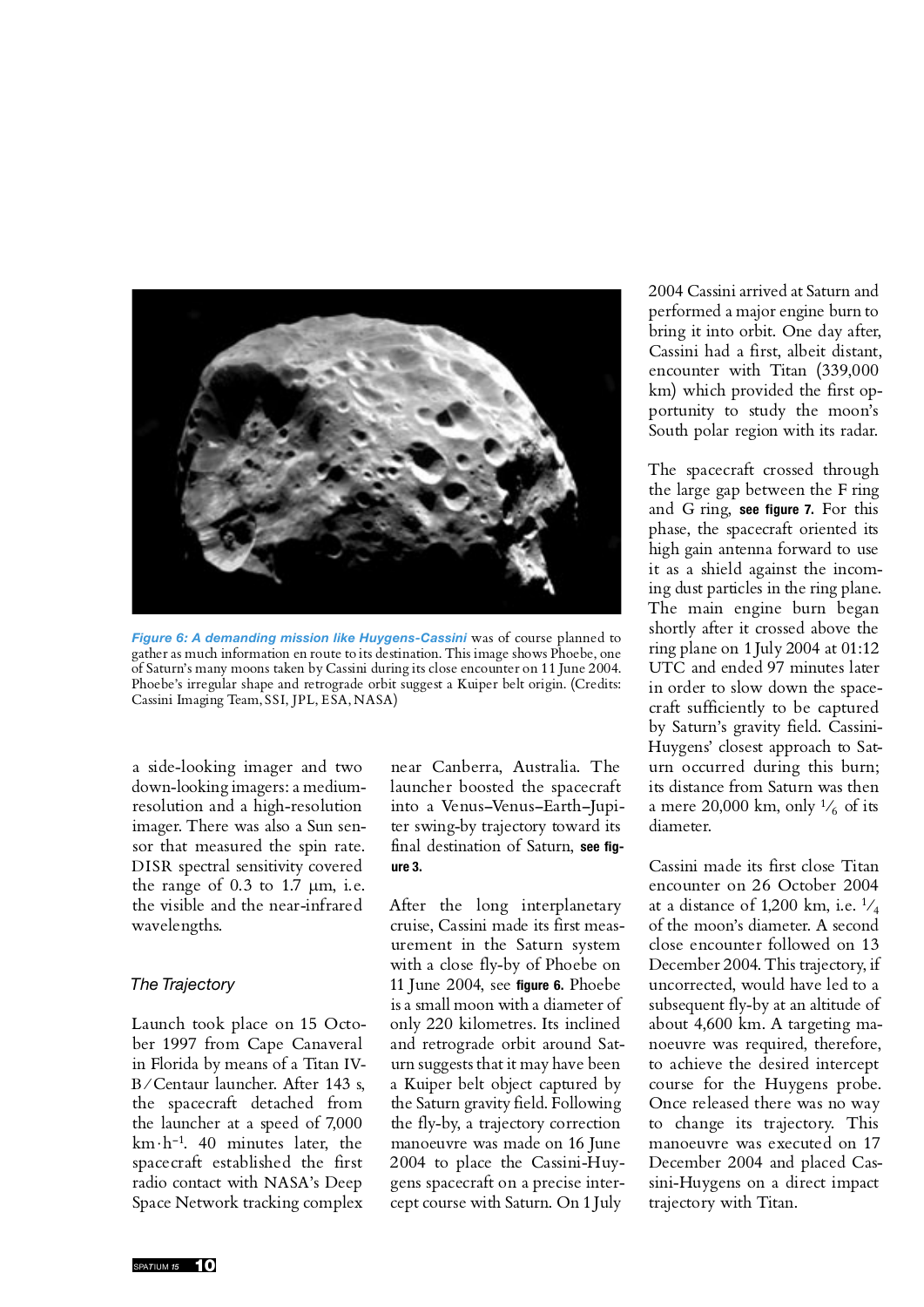

Figure 7: False colours help to highlight subtle differences like for example in this wonderful image of the Saturnian ring<br>system. The bluer an area appears, the richer it is in water ice, conversely, the redder an area a of dirt. The exact composition of dirt remains unknown, however. This and other images show that inner rings have more dirt than outer rings. This dirt / ice trend could be an important clue to the ring's origin. The thin red band in the otherwise blue A ring is the Encke Gap. (Credits: UVIS, U. Colorado, ESA, NASA)

On Christmas Day, at 02:00 UTC, the Cassini onboard computer gen erated the signals that activated the spring and eject device which had firmly held the Huygens probe for the past seven years and now provided the probe with ex actly the required spin and velocity toward its final destination, Titan, **see figure 8.** After release, Huygens coasted towards Titan for a dis-

tance of 4 million km and reached the outer limits of its atmosphere on 14 January 2005. At the same time, Cassini passed Titan at a distance of 60,000 km with its high gain antenna directed towards the Huygens probe for the entire des cent, landing and surface phase. Later, Cassini pointed its antenna towards the Earth to relay the Huygens data back to Earth. The

relative position of Cassini, Huy gens and Titan allowed a theoreti cal maximum coverage of 4 hours 30 minutes after landing.

The Huygens probe reached Titan with a relative speed of 18,000 km · h–1. Aerodynamic fric tion caused the probe to slow<br>to a velocity of  $1,400 \text{ km} \cdot \text{h}^{-1}$ . A sequence of parachutes was then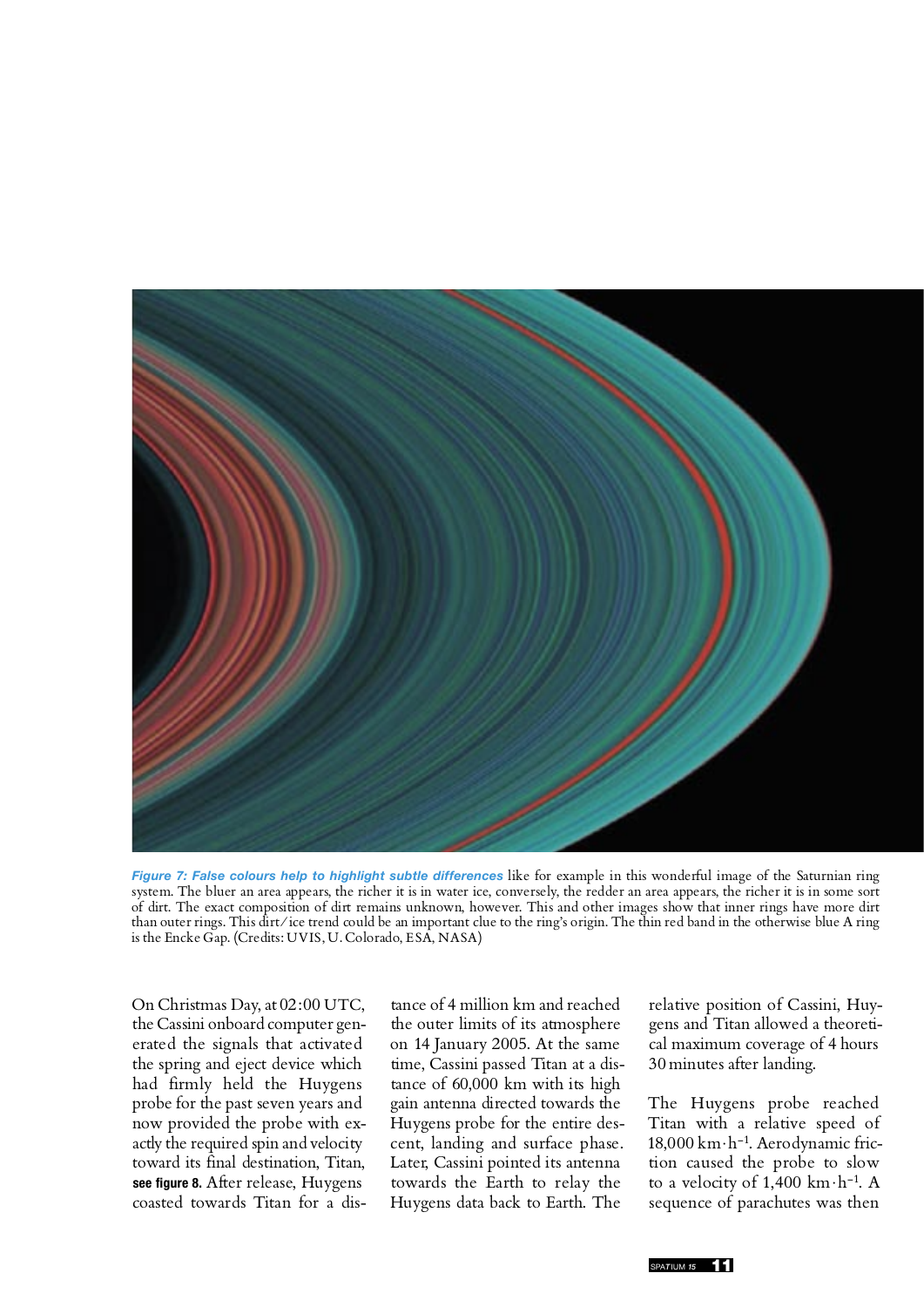

Figure 8: Artist's concept of the Cassini-Huygens orbiter shows the Huygens probe<br>immediately after separation from Cassini. The probe drifted for about three weeks<br>until reaching the upper layers of Titan's atmosphere. (C

deployed to further brake the probe to 300 km · h-1 **(figure 9).** The back cover and the front shield were jettisoned so that the scientific instruments became exposed to Titan's atmosphere at a height of 160 km above ground. At that

moment, Huygens started to transmit the first radio signals to Cassini. These reached not only Cassini, but about 67 minutes later also the Green Bank Telescope in West Virginia, USA. They were, as expected, far too faint to carry any useful information, their very appearance, however, was a great sensation as they confirmed that Huygens had executed its entry sequence perfectly.

The flight through the upper at mosphere was a bumpy ride, as the probe rocked far more than expected. In the high-altitude haze, it swung at least 10 to 20 degrees from the vertical; while in the lower layers the probe was much more stable, tilting less than 3 degrees. In this phase, the probe decelerated to approximately  $\bar{5}$ .4 m·s<sup>-1</sup>, and drifted sideways at about 1.5 m·s<sup>-1</sup>. It came as a great surprise that during this descent phase the probe's spin reversed; a fact which is still unexplained today. At an altitude of 700 m above the

surface the descent lamp of the DISR instrument was activated. The purpose of this lamp was to provide a light source with known spectral properties to enable sci entists to determine accurately the<br>reflectivity of the surface. At 11:30<br>UTC the Huygens probe touched

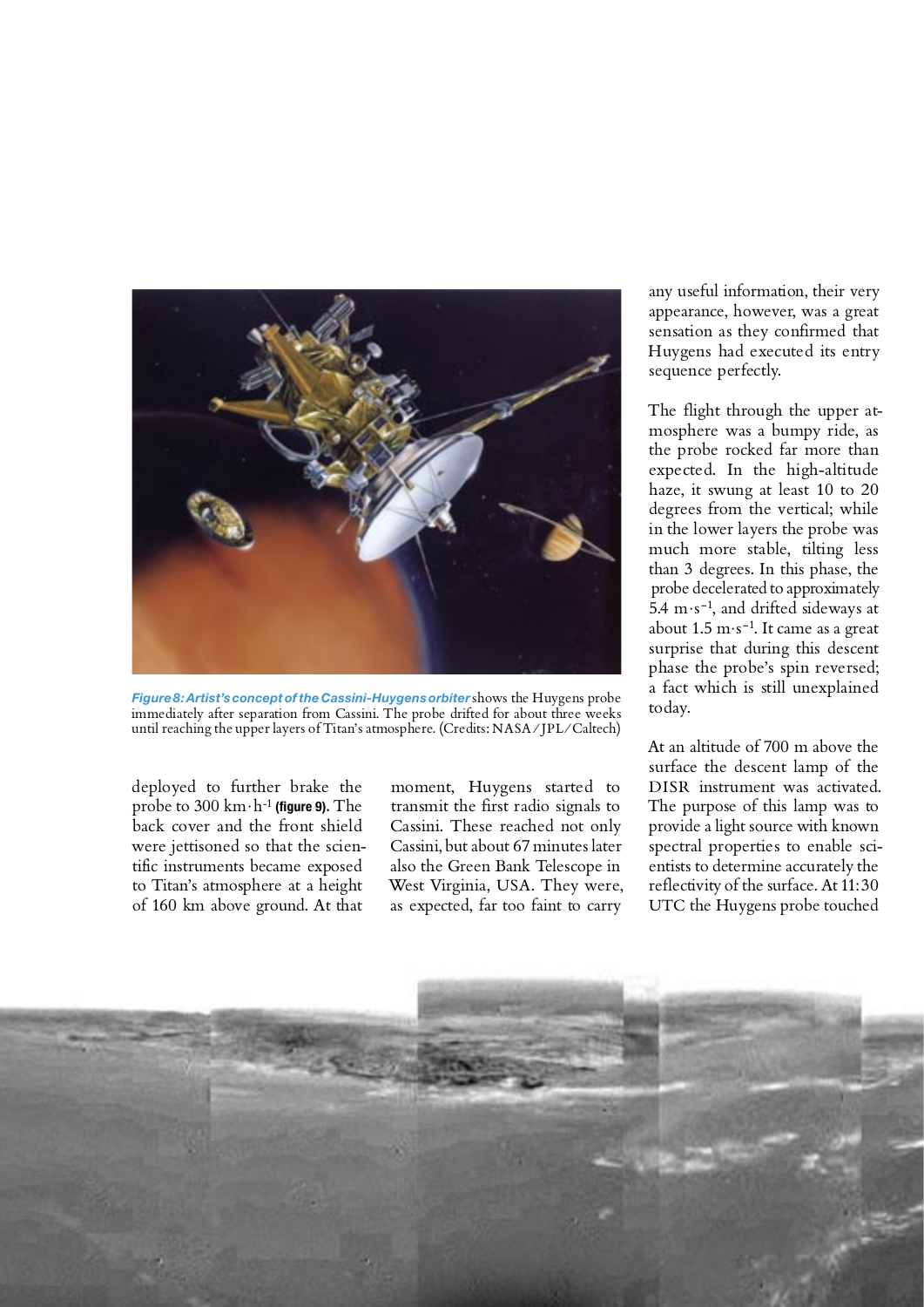

*Figure 9: The Huygens probe during the hot phase of entry* into Titan's atmo sphere. The probe plunged into the upper layers of the atmosphere at a speed<br>of  $18,000 \text{ km} \cdot \text{h}^{-1}$ . The velocity was then reduced to about 1,400 km $\cdot$  h<sup>-1</sup> in less than 2 minutes, thanks to the friction of the heat shield with the atmospheric gas. (Credits: E SA)

down on Titan. The first image reached the Earth two hours later, **see figure 11.** It confirmed the safe landing of Huygens in what seems to be a dry river bed with rounded pebbles.

One of the most stunning results of the Huygens mission is that during its descent through Titan's atmosphere, Earth-based radio-tele scopes were able to pinpoint its position by tracking the extremely faint carrier radio signal. Connect ed together to implement Very Long Base Interferometry they were able to track the Huygens probe's path through the atmosphere with an accuracy of around 100 m, from which the directions and strengths of the winds as a function of the probe's altitude could be inferred. This came as an important and welcome redun dancy for the lost communication channel carrying the Huygens Doppler Wind Experiment data. As a consequence, determination of a spacecraft's exact position by means of interferometry is now considered for the Agency's forthcoming BepiColombo mission to

Mercury, where it is expected to allow pinpointing the spacecraft with an error of a few centimetres! The surface phase of the mission

lasted 70 minutes – considerably longer than anticipated as there was no failure on the batteries. Therefore, all five batteries could be used to power the probe while four would have been enough to complete a nominal mission. Furthermore, the landing on the surface was quite soft, so that no major damage was done to the probe and its instruments. After the end of battery power the probe became silent.

*Figure 10 shows the view of Huyges*  from a height of 30 km. On the far left,<br>a boundary seems to exist between some<br>sort of smooth dark terrain and a type of<br>choppier terrain in the distance. In the<br>image center and on the left, white areas<br>cover the image t

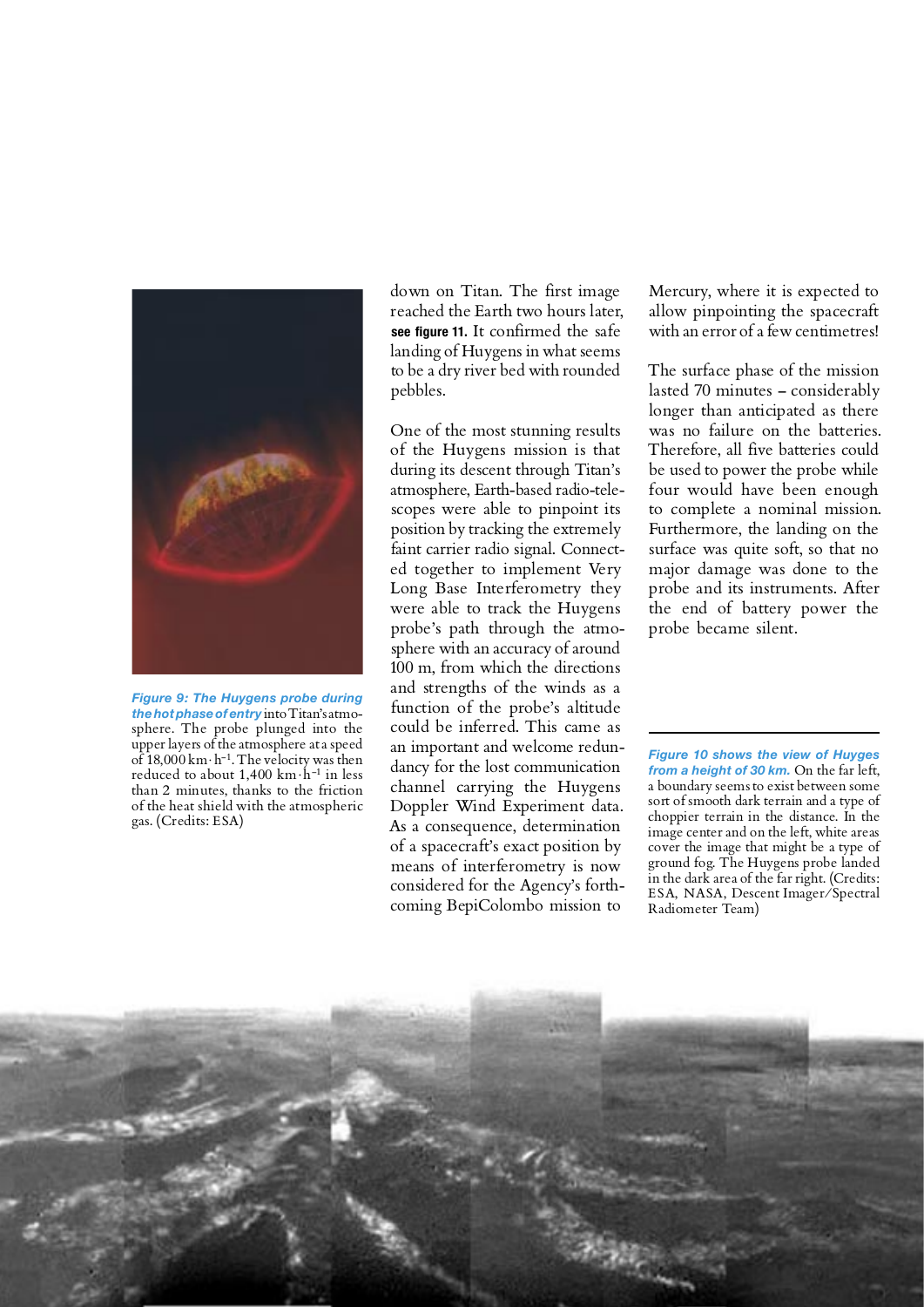## *Titan: the Results so Far*

Titan continues to be an exciting celestial object even after the de tailed analysis by Huygens and the continuing visits by Cassini. Space scientists all over the world are currently engaged in the analysis of the data received from Huy gens and the information provided by Cassini. The main scientific results as of September 2005 are summarized below.

#### *The Interior*

It is thought that Titan consists basically of a rocky core of silicates overlaid by a crust mainly of water ice. At the temperatures prevailing on Titan, water ice plays the role of rocks on Earth. As Titan circles Saturn on a highly eccentric orbit,

*Figure 11: The first scene recorded by*  landing on Titan's frosty surface. Bathed in an eerie orange light at ground level, rocks strewn about the scene are thought to be composed of water and hydrocarbons frozen solid at an inhos pitable temperature of -179 °C. The<br>light-toned rock below and left of centre is only about 15 cm across and lies 85 cm<br>away. The shapes of the pebbles indicate<br>erosion processes either by water or by<br>wind or both. After touching down at<br>4.5 meters per second, the probe is be-<br>lieved to have penetra into a surface with the consistency of wet sand or clay. (Credits: ESA, NASA, Descent Imager / Spectral Radiometer Team, JPL)

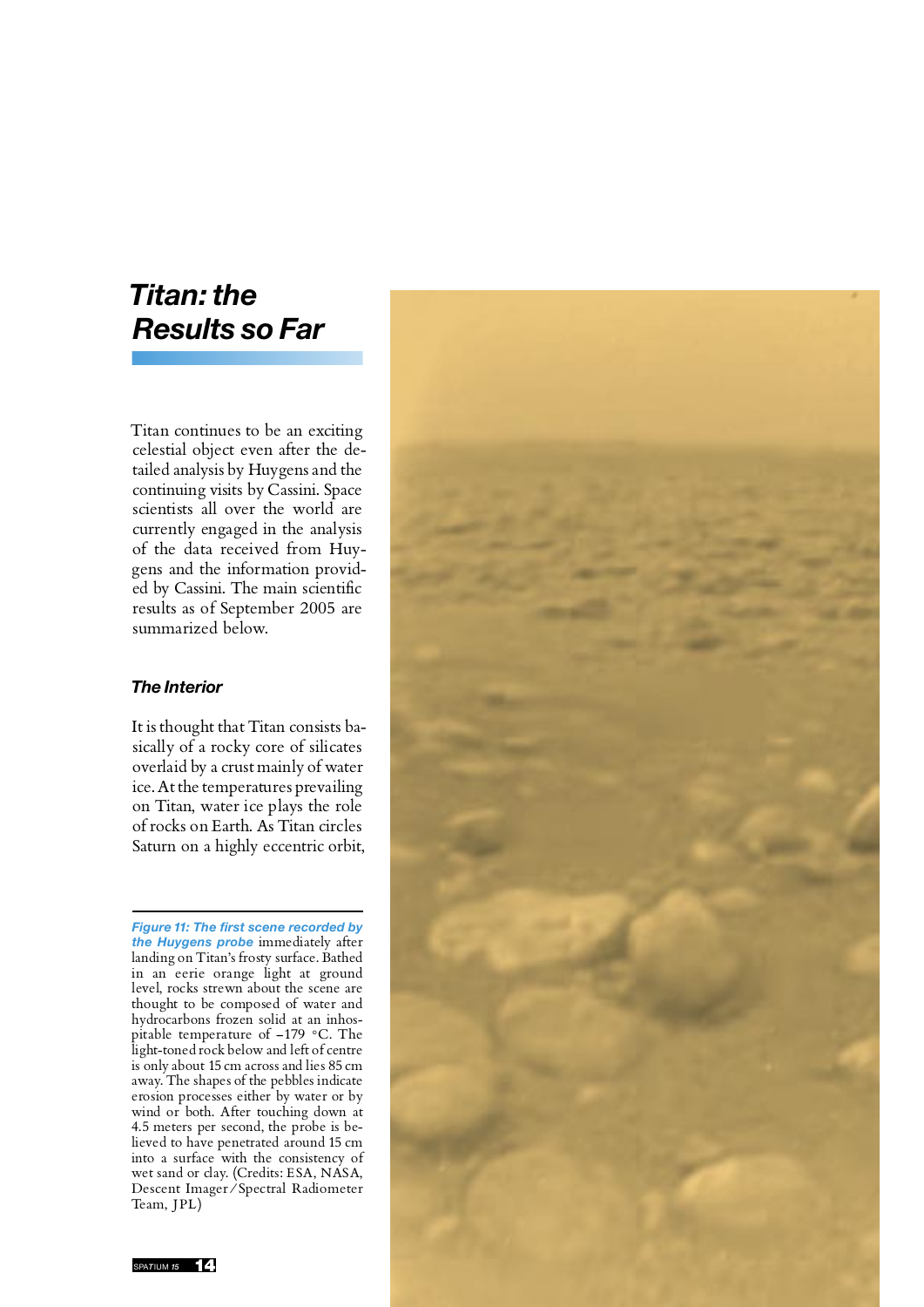strong tidal forces act on its inte rior causing local heating on top of the heat generated by the decay of radioactive material in its core, which may give rise to up-wells of material in the form of cryo-volcanoes in places which in turn may act as the source of methane – and other constituents – replenishing the moon's atmosphere. It must be remembered, however, that the term heating here is a relative: in the very cold environment of Titan the temperatures reached by these mechanisms remain in the order of a few 100 K.

#### *The Surface*

The moon's surface is being mapped globally by Cassini on its visits to Titan. The Cassini radar subsystem can penetrate the smoggy atmosphere undisturbed and its data are complemented locally by the ground truth information provided by the Huygens data.

The images of the surface taken by the Cassini radar show a com plex terrain with large clear and dark areas. The Xanadu Regio, a continent-sized light area is the first to have received a name on Titan. The different albedos may stem from varying materials, tex tures, or different slopes of the surface.

#### *Impact Craters*

As any object, which would cause a crater smaller than roughly 20 km in diameter, would be burned



*Figure 12: The dark patch* is possi bly one of the long awaited reservoirs of liquid methane on Titan's surface. It is situated in the South Polar region where currently the early summer season started causing strong meteorologi-<br>cal activity, which may lead to temporary methane lakes. (Credits: NASA/JPL-Caltech / Space Science Institute)

during its entry into the thick at mosphere, no smaller, but many larger craters were expected. It came as a great surprise that only very few large impact craters have been identified so far, im plying that the surface topography is of recent time, i.e. no more than 130 –300 million years old in places. All large craters have a very weathered appearance suggest ing that the moon's surface is con tinuously and intensively rework ed by ongoing processes such as viscous sagging, tectonics, cryo volcanism, and erosion by wind and liquids. The icy pebbles imag ed by Huygens on the surface **(figure 9)** show a rounded appearance consistent with strong erosional effects by winds or liquids.

#### *Liquid Surfaces and Volcanoes*

Again in contrast to the expecta tions, no ocean of liquid methane was found with the possible ex ception of a small lake in the vicin ity of the South Pole, **see figure 12.** This, however, necessitates a new theory regarding the replenish ment of the methane content in the atmosphere. One could be the out-gassing from cryo-volcanoes. A handful of surface features indicating the existence of volcanoes have been found, but their behav iour over time still needs to be observed in order to confirm this interpretation. The energy source feeding this mechanism could be either the tidal forces due to Titan's large eccentricity or decay of radioactive material in its interior.

#### *Dunes, Tectonic Faults and Fluvial Systems*

One salient feature of the moon's surface are thin dark structures extending over hundreds of kilo metres. These may be caused by tectonic activity. Other fea tures are more like rivers and may be caused by liquids flowing from higher parts of the surface (50 –200 m elevation) down to lowlands. It is thought that the methane rain causes liquid to flow<br>down-hill and to carve rivers into<br>the "bedrock" of water ice. These<br>flows carry other organic material<br>washed out from the atmosphere,<br>which in turn is deposited along<br>the rivers. **see f** nel-like features are the best evi dence for the presence of liquids on the surface so far. At the South

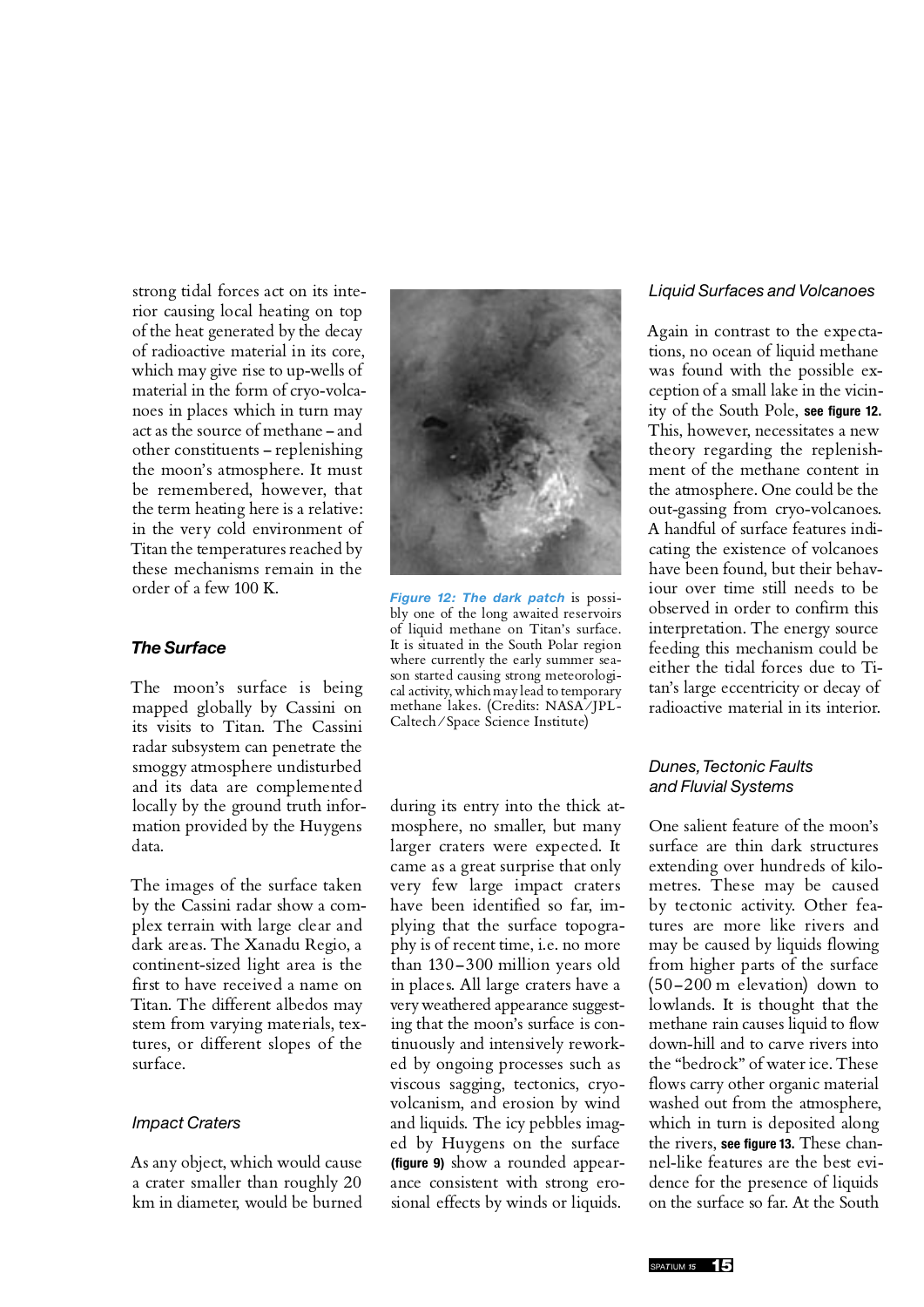Pole, where intense meteorologi cal processes take place at present as the southern hemisphere enters summer time, an extensive sys tem of channels has been identi fied. During its descent Huygens showed many such channels; all appear to have dark material in the valley surrounded by brighter material. Other surface structures, mainly

observed near the Equator, re mind one of wind blown dunes on Earth. They show sharp west ern boundary lines together with extended eastern boundaries.

#### *Soil Reflectivity*

During the descent, Huygens took many images of the surface with unprecedented detail. Due to the opacity of the atmosphere in the wavelengths of the DISR instru ment, however, surface features could be identified only below a height of about 50 km. After land ing, the surface reflection spec trum was measured from 480 nm to 1,600 nm and calibrated by means of the known emission spectrum of the DISR lamp, **see figure 14.** The peak reflectivity of about 0.18 occurs at 830 nm and decreases towards both sides. The red slope in the visible is consistent with organic material, such as tholins<sup>6</sup>, but the infrared slope is still unexplained. Between 1,500



*Figure 13: Methane clouds and rain, evaporating lakes, flowing rivers, and water ice-volcanoes* all likely exist on Saturn's moon Titan, according to preliminary analyses of images taken by the Huygens lander. A snaking and branching riverbed is idenidentified across the image bottom. Both the riverbed and lakebed were thought to be<br>dry at the time the image was taken but contained a flowing liquid – likely methane<br>– in the recent past. Titan's surface was found to ap

and 1,600 nm the reflectivity is low (0.06) and flat, consistent with water ice. Nevertheless, the decrease in reflectivity from 900 to 1,500 nm does not show the expected weak absorption bands of water ice near 1,000 and 1,200 nm, and the identity of the sur face component responsible for this slope remains unknown. The entire set of DISR observations gives a new view of Titan, and reinforces the hypothesis that processes on Titan's surface are more similar to those on the surface of



<sup>&</sup>lt;sup>6</sup> Tholin is a hard, red-brownish substance made of complex organic compounds.<br>Tholins don't exist naturally on Earth, because the present oxidizing atmosphere<br>blocks their synthesis. However, tholins can be made in the l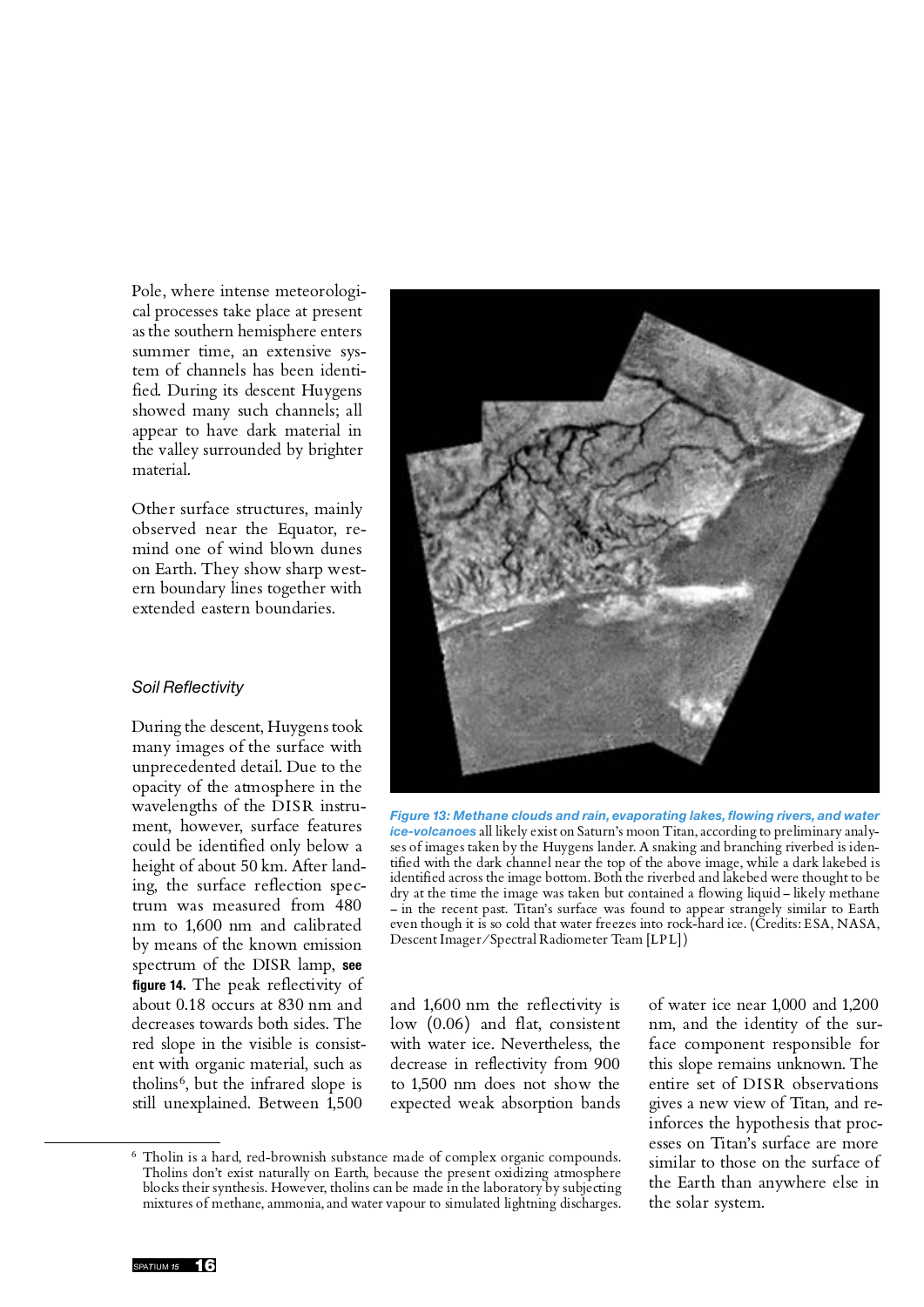

*Figure 14 shows the surface reflectivity* as measured after landing (red line). It is compared with a simulation (blue line) of a mixture of large grained low temperature water ice, yellow tholins, and an unknown component with a featureless slope<br>between 850 and 1,500 nm. Spectra of two different organic tholins (yellow tholin:<br>dashed line and dark tholin: solid black line) are also s tory activity is ongoing in an attempt to identify or synthesize the missing blue material. (Credits: M. G. Tomakso and al. Rain, wind and haze; a close-up view from the descent to Titan's surface, Nature, to be published)

#### *The Atmosphere*

#### *The Composition*

The most striking feature of Ti tan's atmosphere are the various layers of haze, **see figure 15.** This haze is thought to be formed in a two stage-process: The atmospheric methane is dissociated by solar pho tons and high-energy electrons of Saturn's radiation belt. The remaining radicals then react and create larger organic molecules. Then, a first growth step may take place by accretion leading to small particles, roughly spherical mono mers of 0.05 µm diameter. Due to their low mass, these particles

remain at the altitude of their formation and it is thought that the outer haze layers are produced by this mechanism. Sedimenta tion and mixing begins then in a second step. Particles of about the same size stick together to form aggregates containing some tens of monomers up to several hundreds leading to very complex organic molecules and clusters. These cause the homogeneous orange haze in the lower atmosphere. In contrast to what was expected, Huygens has not found any clear part in the atmosphere. Rather, throughout the atmosphere there is a more or less dense haze much like a hazy day in Berne!

The near fly-by of Cassini in De cember 2004 at a distance of a mere 1,000 km from the surface allowed its mass spectrometers to detect gas from the upper atmo sphere. An astonishingly complex array of short- and long-chain hydrocarbons and nitriles was detected, with atomic mass units of up to<br>the instrument's maximum range<br>of 100. The largest chains contained up to seven carbon atoms.

The mass spectrometers showed also that Titan's atmosphere is enriched in the heavy isotope of 15N with respect to the more abundant light  $^{14}$ N. The isotope ratio  $^{15}N/^{14}N$  is much higher than on Earth. After insertion of Cassini in its orbit around Saturn its instruments detected the vast torus of gas orbiting Saturn along with Titan. As Titan lies within the magnetosphere of Saturn, it is constantly bombarded with high energy particles from Saturn's ra diation belt. These particles col lide with gas in Titan's atmosphere and cause gas to be ejected, forming the vast cloud of gas encircling Saturn. The loss of atmospheric matter by this process as well as the molecules' intrinsic thermal energy cause the enrichment of heavy isotopes because lighter isotopes move faster and there-<br>fore escape the Titan gravity field more easily than the heavier ones. In contrast, the heavy isotope of carbon is not enriched. The  $13C$  / $12C$  ratio is slightly lower than it is on Earth. This is con sistent with the assumption of a methane replenishment process, which tends to keep the isotope ratio constant.

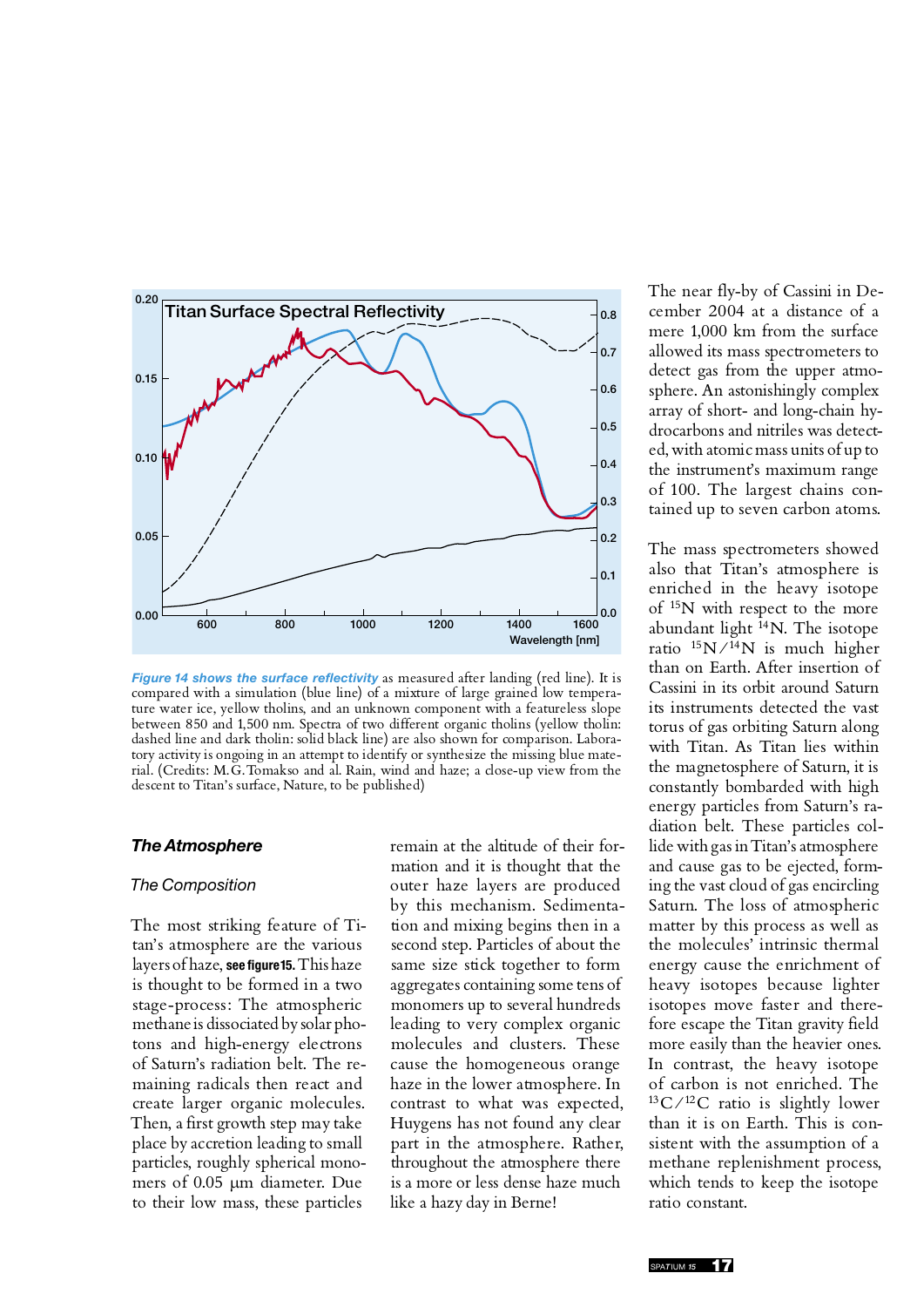

Figure 15: This image taken by the Cassini orbiter reveals Titan's complex layered<br>haze structure. Two very distinct levels are discernible, while later images revealed<br>as much as 12 separate layers above the main orange c extending to about 30 km. (Credits: Cassini Imaging Team, SSI, JPL, ESA, NASA)

After landing on the surface, the Huygens DISR instrument indicated a methane abundance of 5% suggesting a relative humid ity of methane of 50%, i.e. far from saturation. This observation

together with the rivers carved out from the bedrock by fluids provide evidence for precipita tion of methane with subsequent evaporation much like the rain on Earth.

#### *Clouds and Atmospheric Dynamics*

The Titan atmosphere shows signs of clouds, of which the largest con centrations have been found in the South Polar region, which is cur rently in early summer. The extra heat from the Sun is thought to cre ate evaporation of methane from the surface. With the heated ni trogen, the methane is brought to higher altitudes in the atmosphere, where it condenses and forms cu mulus clouds. From fly-by to fly by these clouds vary significantly. It seems that the South Pole is a region of intense meteorological activity at present. Much fainter clouds were detected at mid latitudes. These lasted for only a few hours. Track ing these clouds allowed an esti mate of the wind speed of  $34 \,\mathrm{m \cdot s^{-1}}$ , faster than Titan rotates itself. This super-rotation of the Titan atmos-

phere had been predicted. A third category of clouds take the form of east–west streaks hundreds of kilometres long. They seem to originate from fixed positions on the surface and one inter-

*Figure 16: The domed feature* detailed below is thought to be cryo-volcano,<br>seen in infrared light. The lava welling up to form the volcanic mound would possibly be a slurry of methane, am monia, and water ice combined with other ices and hydrocarbons. The circu in diameter. (Credits: VIMS Team, U.<br>Arizona, ESA, NASA)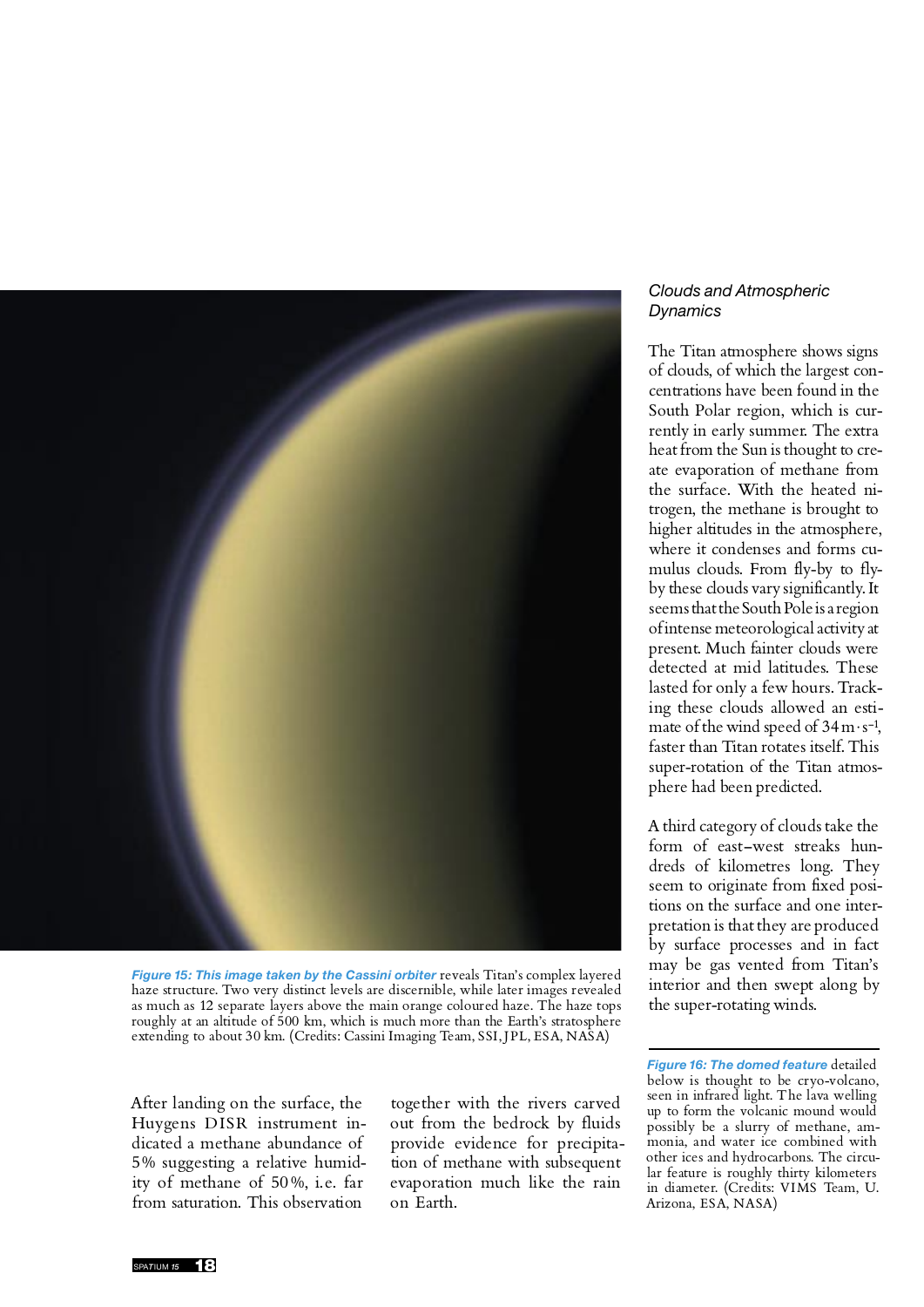

## *Outlook*

Titan has many similarities with the Earth. Its atmosphere is similar to the pre-biotic Earth atmosphere, and the surface processes strongly resemble their equivalents on the actual Earth. These facts make Titan an attractive object for scientific research as it may help to understand, how life developed on Earth 3.5 billion years ago. While it is a fascinating thought that understanding our past may require visiting such a distant object like Titan, its sheer distance from the Earth makes further missions in the near future very improbable especially in a time where the ESA science budget is squeezed. Clearly, the next logical step would be a sample return mission to Titan aiming at bringing back some material down to Earth. This, however, will remain a dream for the present generation of scientists to eventually become reality for their descendents...